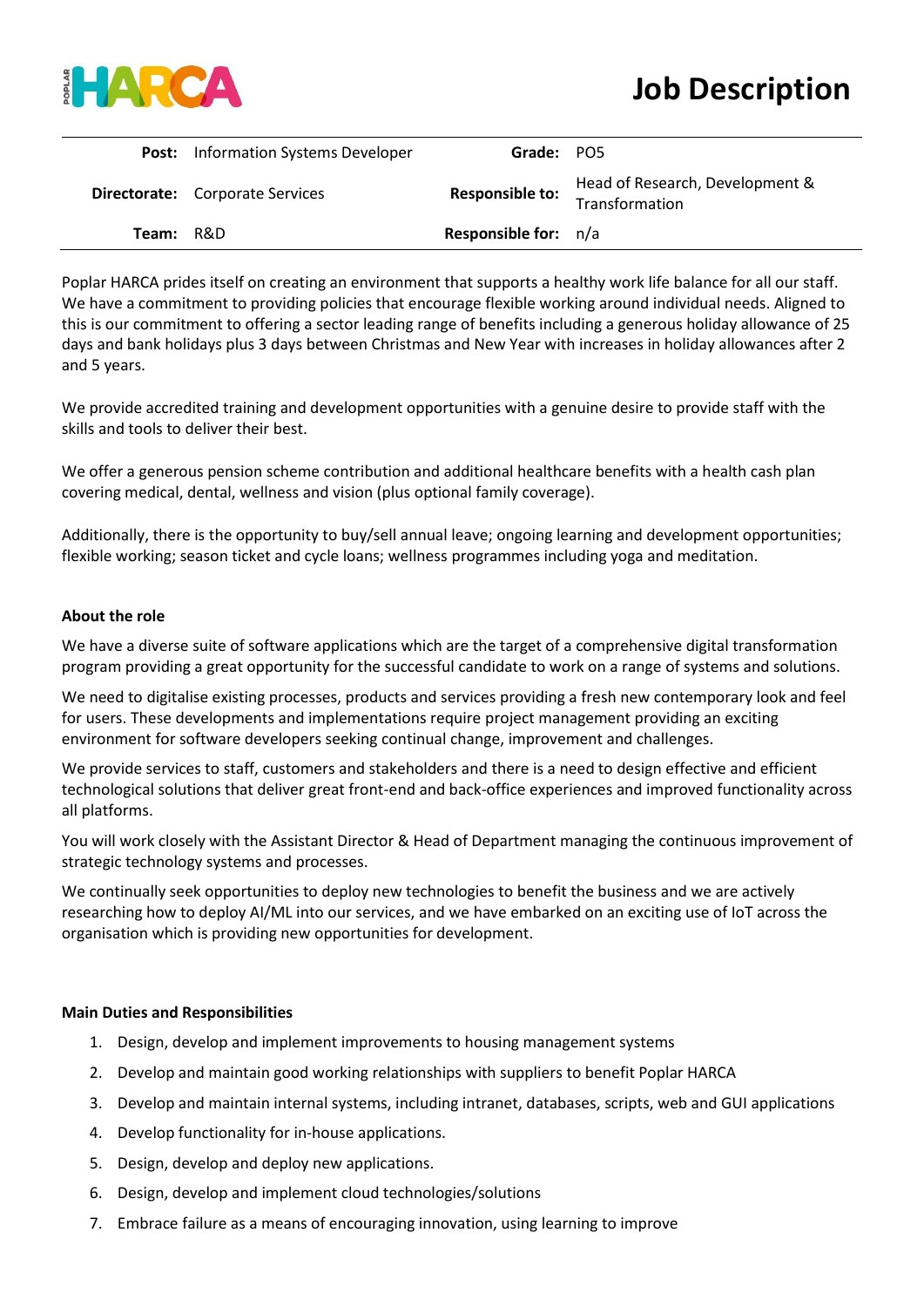- 8. Ensure GDPR compliance and secure by design is a key tenet in developing solutions
- 9. Integrate and develop systems making use of Web services/APIs.
- 10. Maintain a data dictionary
- 11. Maintain an expert knowledge of and skills in technological advancements
- 12. Maintain industry standard software development documentation and code release procedures
- 13. Make recommendations for improvements through the use of technology
- 14. Manage information systems projects
- 15. Proactively identify and mitigate risk
- 16. Provide management information using business Intelligence and AI tools
- 17. Revise, design and add to products that develop and support source code

## **General**

Perform other duties as may be reasonably required by your line manager or other manager.

Undertake out of hours work and travel. Conduct yourself in line with the standards of conduct and behaviour detailed in Poplar HARCA's standards. These include awareness of risk, health and safety, data protection, ICT use and embracing diversity.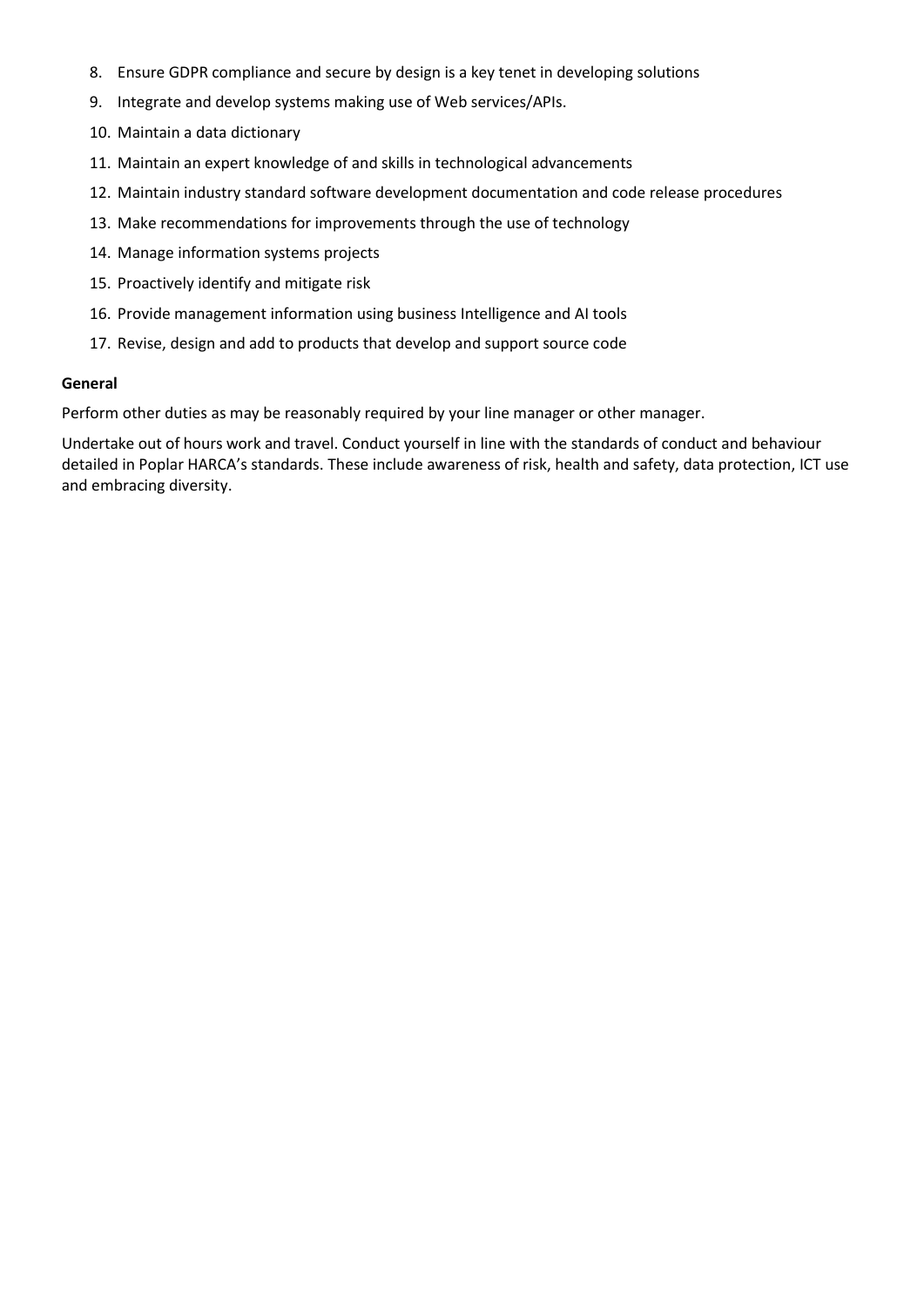

## **Person Specification**

| Post:        | Information Systems Developer | Team:  | Research & Development |
|--------------|-------------------------------|--------|------------------------|
| Directorate: | Corporate Services            | Grade: | PO5                    |

All criteria are essential unless stated otherwise.

|    |                                                         | <b>Criteria</b>                                                                                                |  |
|----|---------------------------------------------------------|----------------------------------------------------------------------------------------------------------------|--|
| 1. | Education,<br><b>Qualifications,</b><br><b>Training</b> | Relevant degree or equivalent/comparable qualifications or experience<br>а.                                    |  |
| 2. | Skills /                                                | Can:                                                                                                           |  |
|    | <b>Orientation</b>                                      | a. Communicate effectively with a variety of audiences                                                         |  |
|    |                                                         | b. Manage and deliver projects                                                                                 |  |
|    |                                                         | Problem-solve<br>C.                                                                                            |  |
|    |                                                         | d. Write HTML / JavaScript                                                                                     |  |
|    |                                                         | e. Write transactional SQL                                                                                     |  |
|    |                                                         | Cloud computing (i.e. AWS, Azure, Docker, Lambda and RDS)<br>f.                                                |  |
| 3. | <b>Experience</b>                                       | Has:                                                                                                           |  |
|    |                                                         | a. Achieved under pressure in a fast-paced environment                                                         |  |
|    |                                                         | b. Created and used web services/APIs                                                                          |  |
|    |                                                         | Developed MS SQL Server/ MYSQL/ Progress Databases<br>c.<br>Managed and delivered technological projects<br>d. |  |
|    |                                                         | e. Worked with C# in Visual Studio                                                                             |  |
|    |                                                         | Working with Orchard Housing System<br>f.                                                                      |  |
|    |                                                         | Integration Experience with Microsoft 365 suite<br>g.                                                          |  |
|    |                                                         | h. Cloud infrastructure including AWS, Azure, Docker, Lambda and RDS (Relational                               |  |
|    |                                                         | Database Services)                                                                                             |  |
|    |                                                         | Worked with JavaScript Frameworks; ideally Vue.js, including Angular, React, jQuery<br>Τ.                      |  |
|    |                                                         | Microsoft Office applications;<br>j.                                                                           |  |
|    |                                                         | k. Server applications;                                                                                        |  |
|    |                                                         | Windows server infrastructure;<br>Ι.                                                                           |  |
|    |                                                         | m. Understanding of networking technologies to be able to diagnose and troubleshoot.                           |  |
|    |                                                         | n. Telephony - 8x8 with Teams (Desirable)                                                                      |  |
|    |                                                         | o. Working flexibly to achieve results.                                                                        |  |
|    |                                                         | DHCP, DNS, TCP/IP, Internet security (Desirable)<br>p.                                                         |  |
|    |                                                         | Storage, document management (i.e.S3 Buckets, SharePoint)<br>q.                                                |  |
|    | Knowledge                                               | Knows how to:                                                                                                  |  |
|    |                                                         | Apply PPM methodologies including agile & waterfall<br>а.                                                      |  |
|    |                                                         | Apply relevant legislation, regulation and best practice including (but not limited to)<br>b.                  |  |
|    |                                                         | <b>GDPR</b>                                                                                                    |  |
|    |                                                         | Apply skills across current and emerging technologies<br>c.                                                    |  |
|    |                                                         | Design databases, data structures, and normalisation<br>d.                                                     |  |
|    |                                                         | Integrate software and systems including API, web services etc.<br>e.                                          |  |
|    |                                                         | f.<br>Maintain appropriate systems and procedures                                                              |  |
|    |                                                         | Understanding of object oriented design principles<br>g.                                                       |  |
| 5. | Key                                                     | <b>Achieving Results</b><br>a.                                                                                 |  |
|    | <b>Competencies</b>                                     | Informed and informing<br>b.                                                                                   |  |
|    |                                                         | Open to change<br>c.                                                                                           |  |
|    |                                                         | Partnership Working<br>d.                                                                                      |  |
|    |                                                         | <b>Personal Progress</b><br>e.                                                                                 |  |